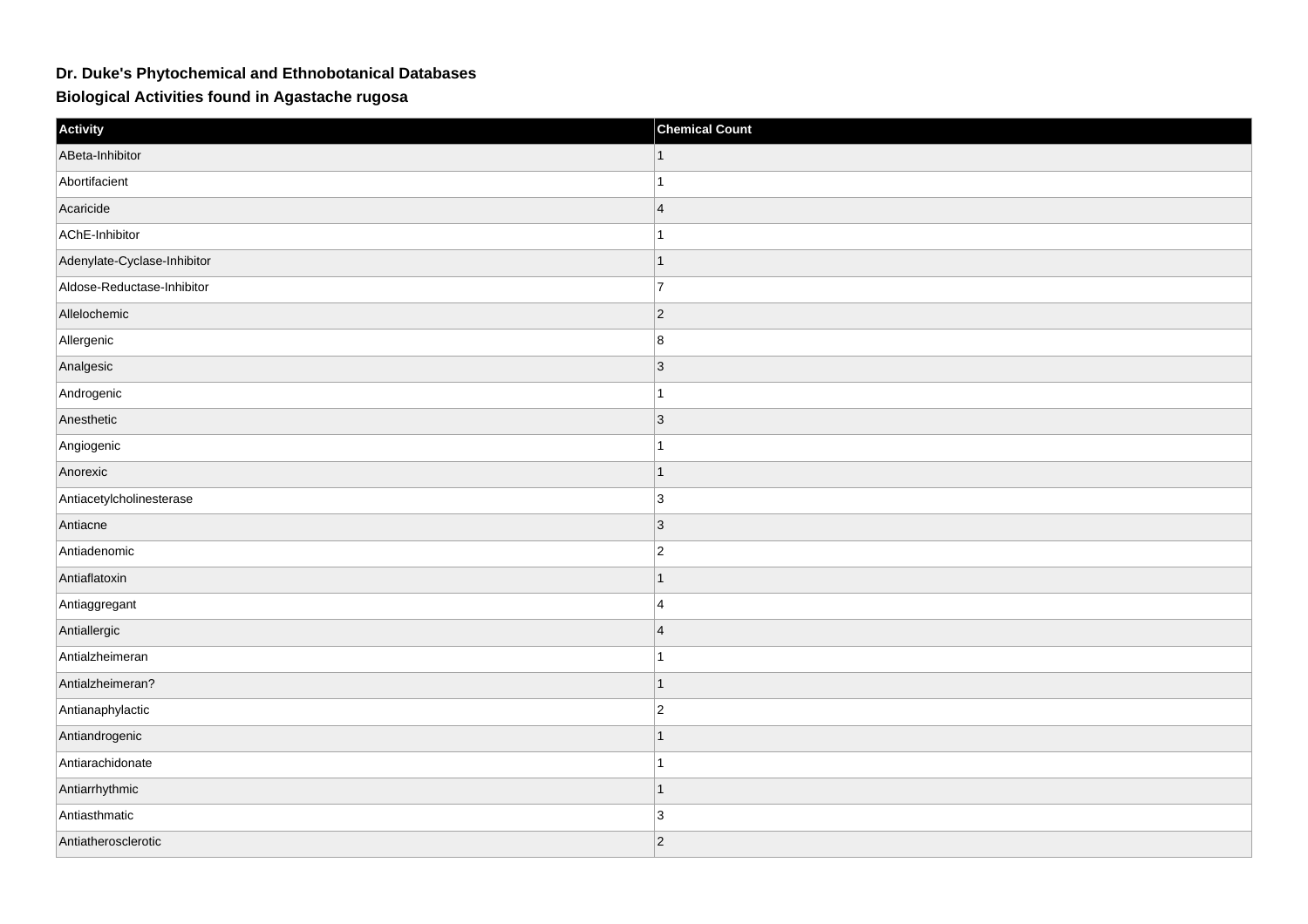| Activity             | <b>Chemical Count</b> |
|----------------------|-----------------------|
| Antibacterial        | 12                    |
| Anticancer           | $\mathbf{1}$          |
| Anticancer (Breast)  | $\vert$ 2             |
| Anticancer (Cervix)  | $ 2\rangle$           |
| Anticancer (Gastric) | $\mathbf{1}$          |
| Anticancer (Lung)    | $\vert$ 1             |
| Anticarcinomic       | $\mathbf{1}$          |
| Anticariogenic       | 4                     |
| Anticoagulant        | $\mathbf{1}$          |
| Anticolic            | $\vert$ 1             |
| Anticomplement       | $\vert$ 1             |
| Anticomplementary    | $\vert$ 1             |
| Anticonvulsant       | 3                     |
| Antidepressant       | $\mathbf{1}$          |
| Antidermatitic       | $\mathbf{1}$          |
| Antiedemic           | $\vert 8 \vert$       |
| Antiesophagitic      | $\vert$ 1             |
| Antiestrogenic       | $ 2\rangle$           |
| Antifeedant          | $\overline{6}$        |
| Antifertility        | $\overline{2}$        |
| Antiflu              | $\vert$ 2             |
| Antigenotoxic        | $ 2\rangle$           |
| Antigingivitic       | $\mathbf{1}$          |
| Antigliomic          | $\vert$ 1             |
| Antiglutamaergic     | $\mathbf{1}$          |
| Antigonadotrophic    | $\mathbf{1}$          |
| Antigonadotropic     | $\vert$ 1             |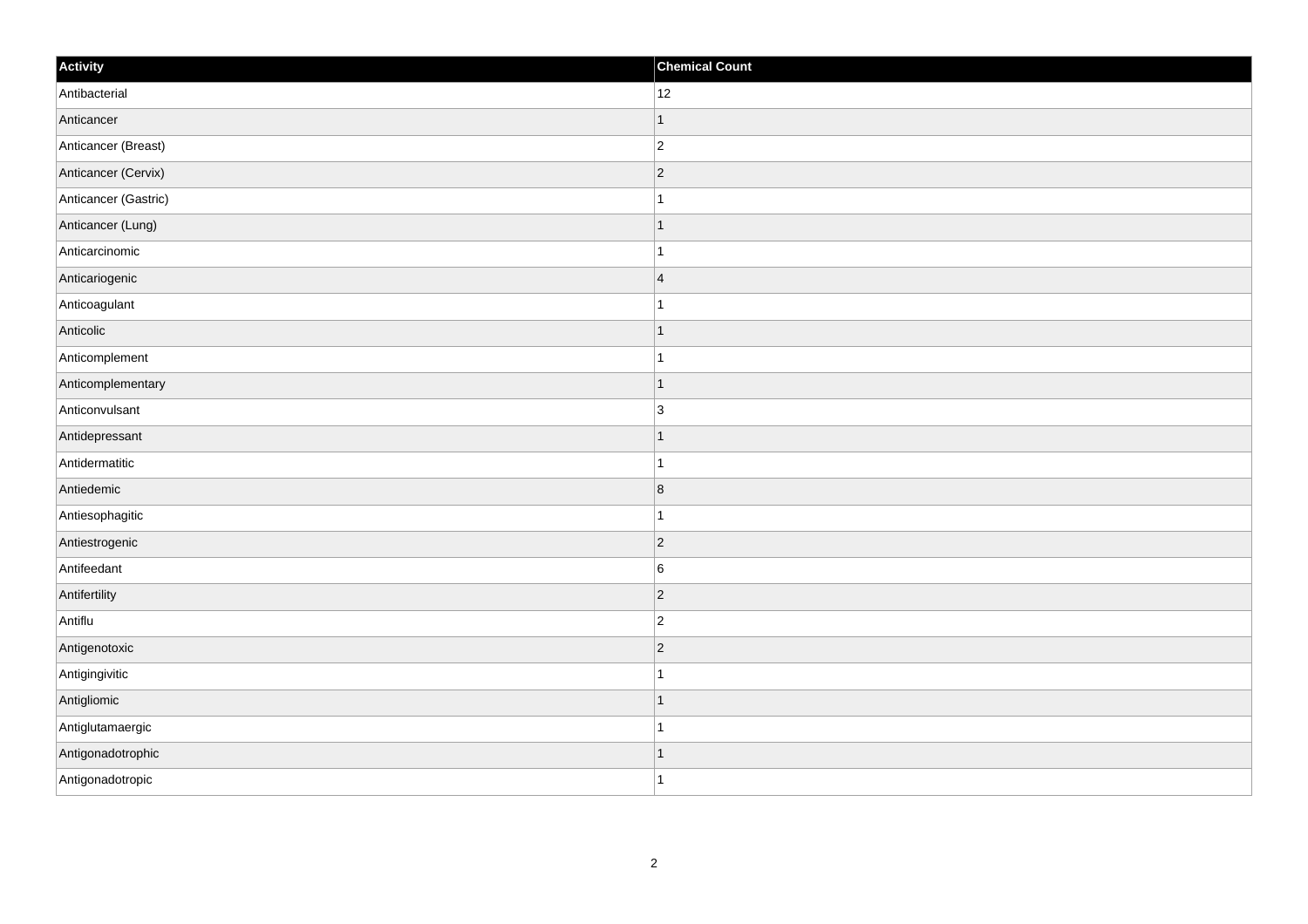| Activity                  | <b>Chemical Count</b> |
|---------------------------|-----------------------|
| Antihemolytic             | $\vert$ 1             |
| Antihepatotic             | $\mathbf{1}$          |
| Antihepatotoxic           | $ 2\rangle$           |
| Antiherpetic              | $\overline{c}$        |
| Antihistaminic            | $\overline{3}$        |
| AntiHIV                   | 3                     |
| Antihyperlipidemic        | $\vert$ 1             |
| Antihyperlipoproteinaemic | $\overline{1}$        |
| Antihyperthyroid          | $\mathbf{1}$          |
| Antiinflammatory          | 12                    |
| Antiintegrase             |                       |
| Antiischemic              |                       |
| Antikeratotic             | $\vert$ 1             |
| Antileishmanic            | $\mathbf{1}$          |
| Antileukemic              | $\overline{4}$        |
| Antileukotriene           | $\overline{2}$        |
| Antilipoperoxidant        | 1                     |
| Antilithic                | $\overline{1}$        |
| Antilymphomic             | 3                     |
| Antimalarial              | $\overline{3}$        |
| Antimange                 | $\mathbf 1$           |
| Antimelanomic             | $\mathbf{1}$          |
| Antimetastatic (Stomach)  | $\vert$ 1             |
| Antimite                  | $\overline{c}$        |
| Antimitotic               | $\mathbf 1$           |
| Antimutagenic             | 8                     |
| Antinephritic             | $ 2\rangle$           |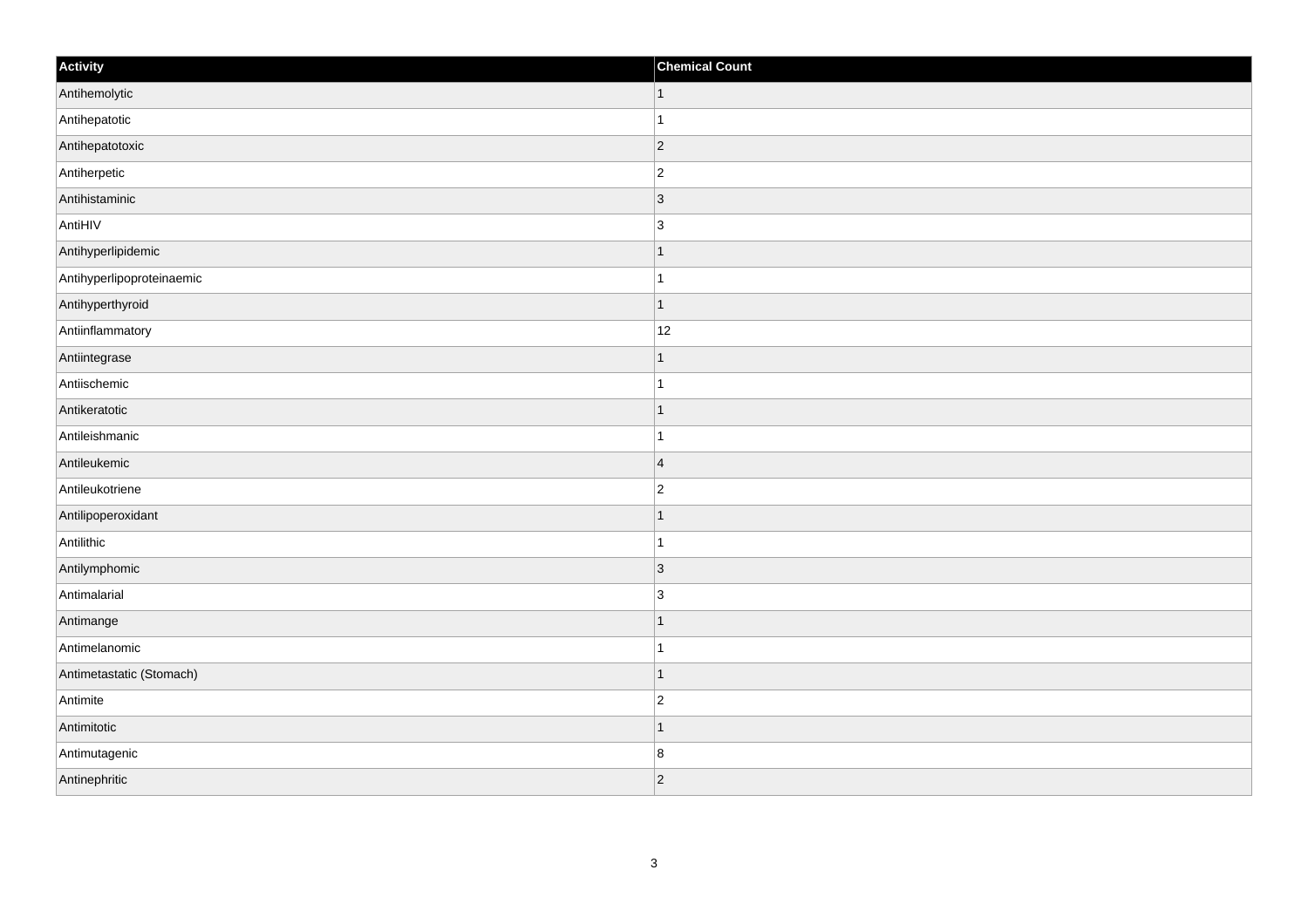| Activity            | <b>Chemical Count</b> |
|---------------------|-----------------------|
| AntiNF-kB           | $\vert$ 1             |
| Antinitrosating     | $\overline{1}$        |
| Antiobesity         |                       |
| Antionychyotic      | $\overline{1}$        |
| Antiophidic         | $\mathbf{1}$          |
| Antioxidant         | $\vert 5 \vert$       |
| Antioxidant (LDL)   | 1                     |
| Antiperiodontic     | $\mathbf 1$           |
| Antiperoxidant      |                       |
| AntiPGE2            | $\vert$ 1             |
| Antiplaque          | $\overline{c}$        |
| Antiplasmodial      | $ 2\rangle$           |
| Antipneumonic       | $\mathbf{1}$          |
| Antiprogestational  | $\mathbf 1$           |
| Antiproliferant     | 3                     |
| Antiprostaglandin   | $ 3\rangle$           |
| Antiprostatadenomic | $\mathbf 1$           |
| Antiprostatitic     | $\vert$ 1             |
| Antiproteolytic     | $\mathbf{1}$          |
| Antipulmonotic      | $\vert$ 1             |
| Antipyretic         | $\overline{c}$        |
| Antiradicular       | 3                     |
| Antisalmonella      | $\overline{c}$        |
| Antisarcomic        | $\mathbf 1$           |
| Antiseptic          | 8                     |
| Antishock           | $ 2\rangle$           |
| Antispasmodic       | $\boldsymbol{8}$      |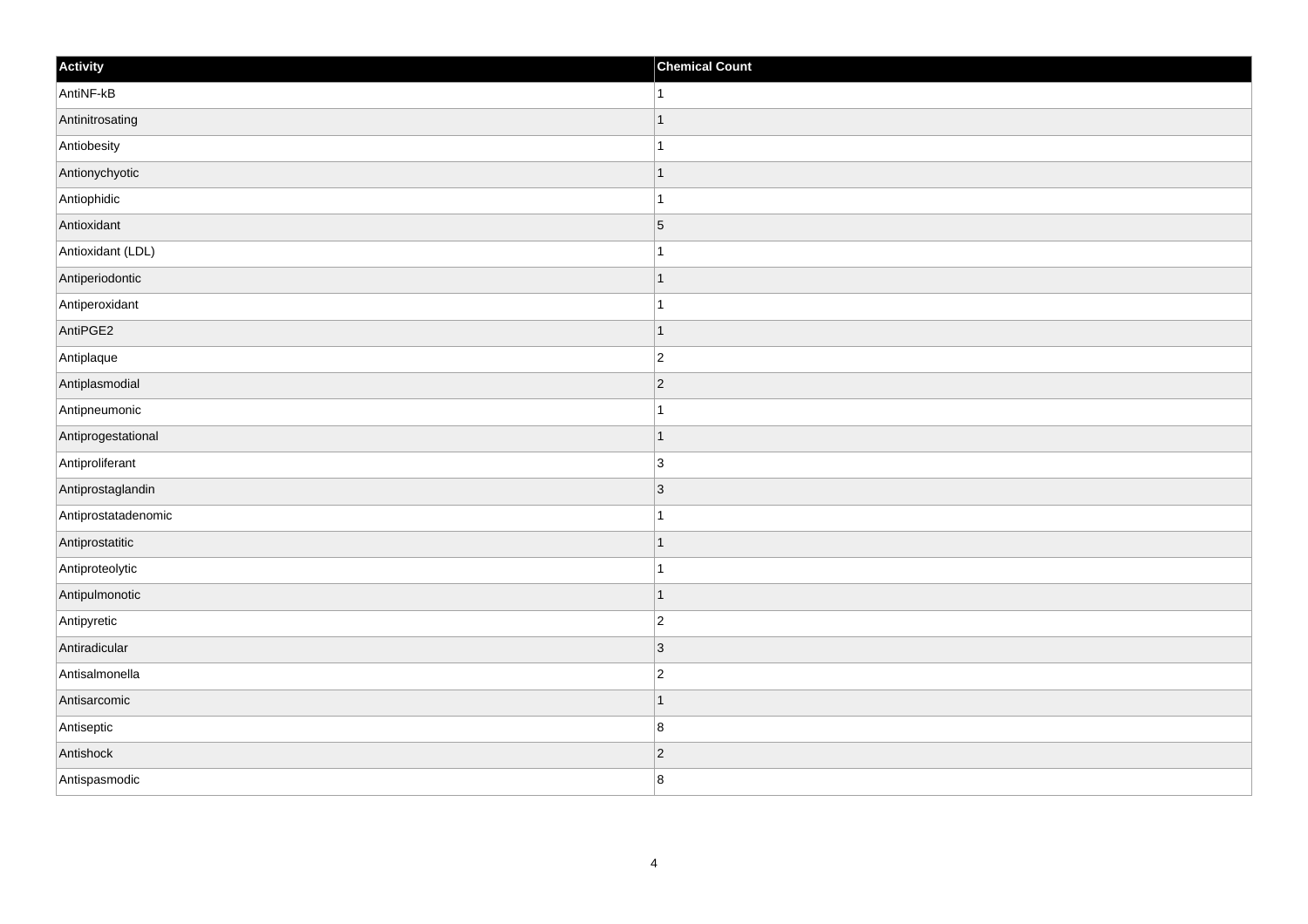| Activity             | <b>Chemical Count</b> |
|----------------------|-----------------------|
| Antistaphylococcic   | $ 3\rangle$           |
| Antistreptococcic    | $\overline{c}$        |
| AntiTGF-beta         | $\mathbf 1$           |
| Antithromboxane      | $\mathbf{1}$          |
| Antithyreotropic     | $\mathbf 1$           |
| Antithyroid          |                       |
| AntiTNF              | $ 2\rangle$           |
| Antitumor            | $\boldsymbol{8}$      |
| Antitumor (Breast)   | $\overline{4}$        |
| Antitumor (Cervix)   | $\overline{c}$        |
| Antitumor (Colon)    | $\overline{2}$        |
| Antitumor (Gastric)  |                       |
| Antitumor (Kidney)   | $\vert$ 1             |
| Antitumor (Lung)     | $\overline{c}$        |
| Antitumor (Pancreas) | $ 2\rangle$           |
| Antitumor (Prostate) | $\mathbf{1}$          |
| Antitumor (Stomach)  | $\mathbf{1}$          |
| Antitumor-Promoter   | $\mathbf{1}$          |
| Antiulcer            | 3                     |
| Antiuremic           | 1                     |
| Antiviral            | 9                     |
| Antiyeast            | 1                     |
| Anxiolytic           | $\vert$ 1             |
| Apifuge              | $\mathbf 1$           |
| Apoptotic            | $\vert 5 \vert$       |
| Aromatase-Inhibitor  | $\overline{c}$        |
| Artemicide           | $\overline{1}$        |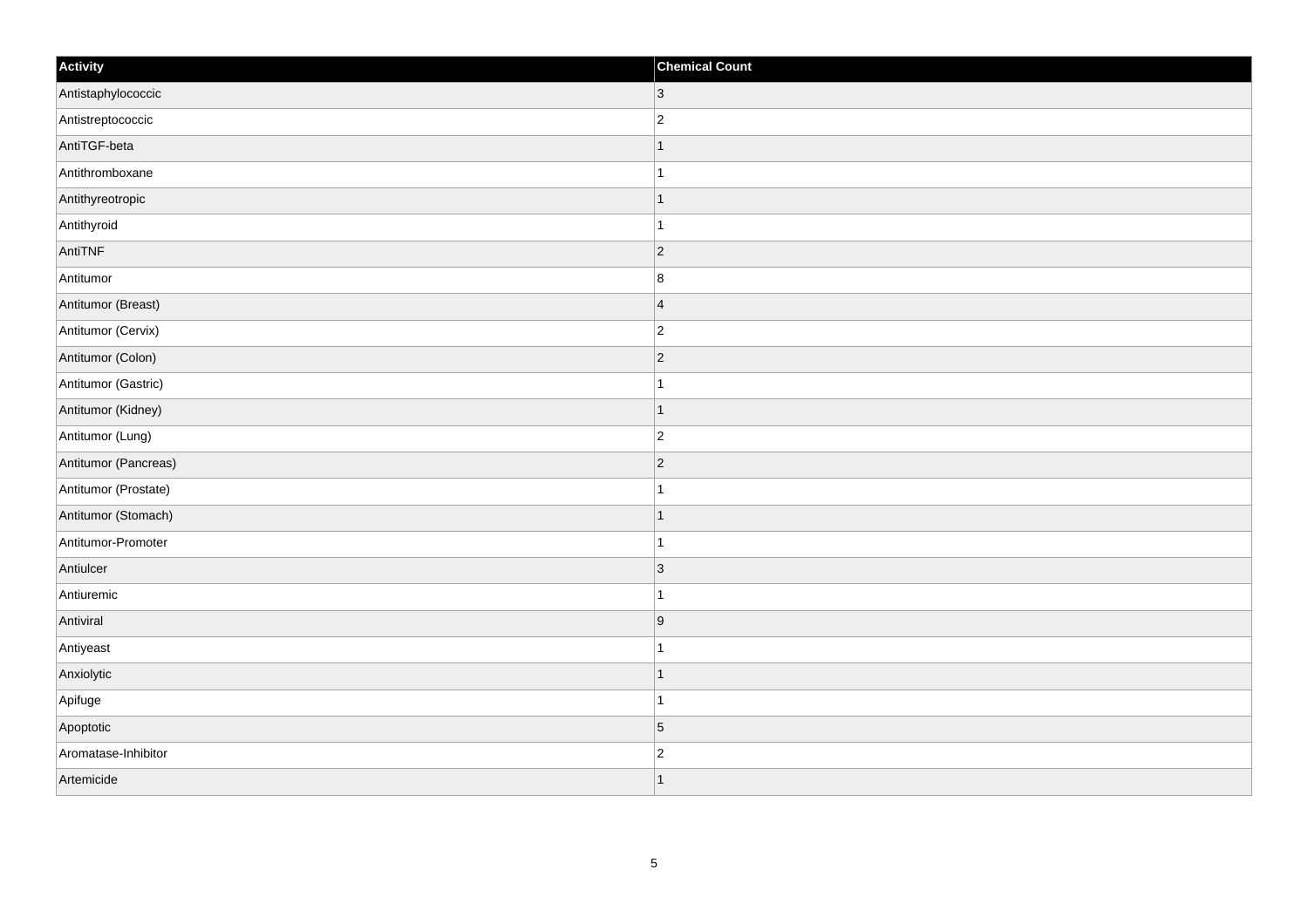| Activity                     | <b>Chemical Count</b> |
|------------------------------|-----------------------|
| Barbituate-Synergist         | 1                     |
| Beta-Blocker                 |                       |
| Beta-Glucuronidase-Inhibitor |                       |
| Bronchoprotectant            | $\mathbf{1}$          |
| Bronchorelaxant              | $\overline{1}$        |
| Calcium-Antagonist           | $6\overline{6}$       |
| Cancer-Preventive            | 12                    |
| Candidicide                  | 6                     |
| Candidistat                  | $\overline{2}$        |
| Carcinogenic                 | $\overline{2}$        |
| Carcinogenic?                | $\overline{1}$        |
| Cardioprotective             |                       |
| Cardiotonic                  |                       |
| Carminative                  | $\overline{4}$        |
| Caspase-8-Inducer            |                       |
| Chemopreventive              | $\vert$ 2             |
| Choleretic                   |                       |
| Cholesterolytic              | $\mathbf{1}$          |
| CNS-Depressant               | $\overline{4}$        |
| <b>CNS-Stimulant</b>         | $\mathbf 1$           |
| Coleoptophile                |                       |
| Controlled                   | $\mathbf{1}$          |
| Cosmetic                     | $\mathbf{1}$          |
| COX-1-Inhibitor              | $ 2\rangle$           |
| COX-2-Inhibitor              | 3                     |
| Culicide                     | $\mathbf{1}$          |
| Cyclooxygenase-Inhibitor     | $\overline{1}$        |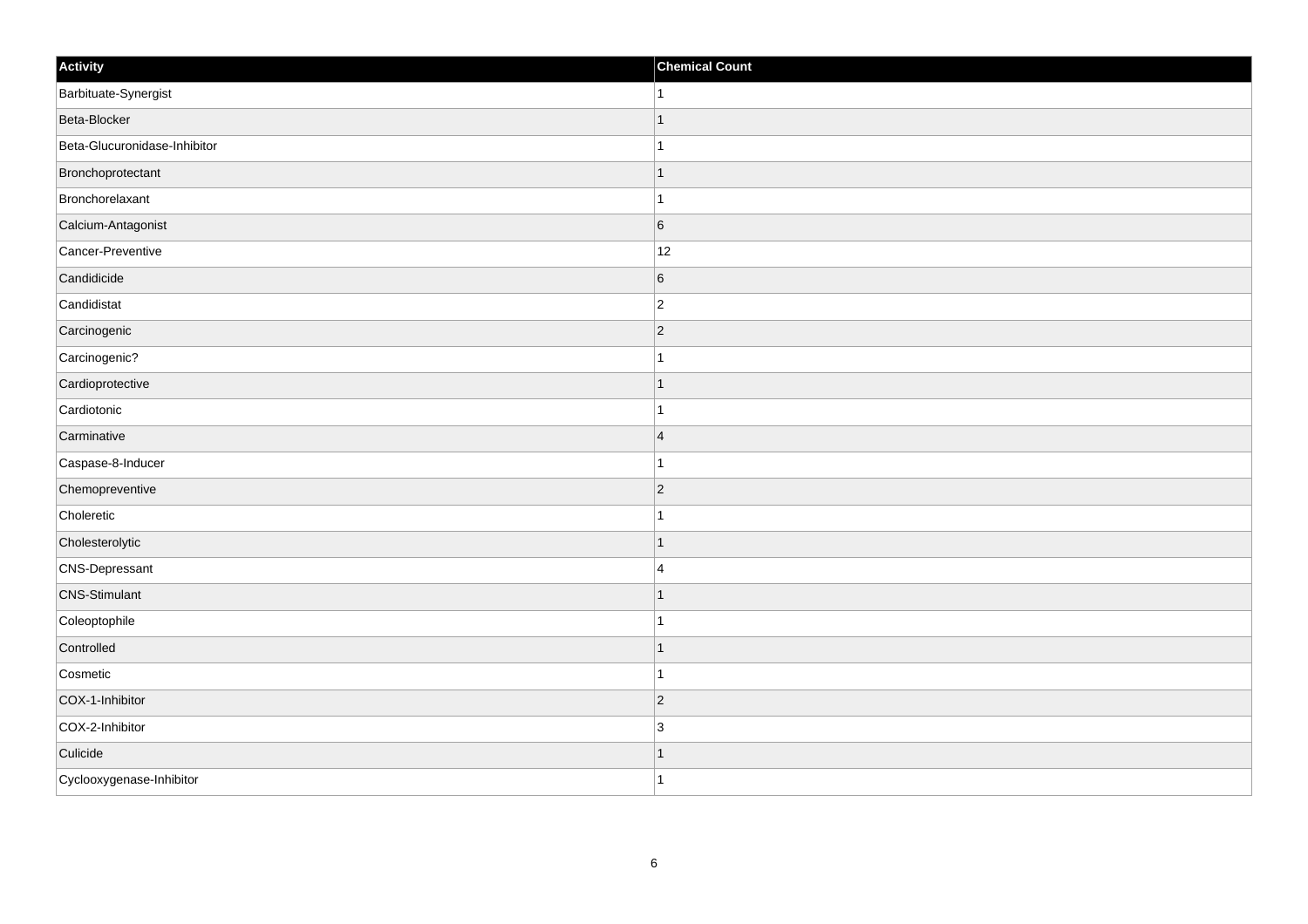| Activity                  | <b>Chemical Count</b>   |
|---------------------------|-------------------------|
| Cytochrome-P450-Inducer   | $ 2\rangle$             |
| Cytochrome-P450-Inhibitor |                         |
| Cytochrome-P488-Inducer   | $\mathbf{1}$            |
| Cytotoxic                 | 3                       |
| Deiodinase-Inhibitor      | $\overline{1}$          |
| Dermatitigenic            | $\overline{2}$          |
| Detoxicant                | $\mathbf{1}$            |
| Differentiator            | $\overline{1}$          |
| Digestive                 | $\mathbf 1$             |
| Diuretic                  | 1                       |
| DNA-Binder                | 3                       |
| Elastase-Inhibitor        |                         |
| Enterocontractant         | $\mathbf{1}$            |
| Enterorelaxant            | $\overline{1}$          |
| Estrogenic                | $\overline{2}$          |
| Expectorant               | $\overline{4}$          |
| Febrifuge                 | $\overline{1}$          |
| FLavor                    | 9                       |
| Fungicide                 | $\overline{\mathbf{8}}$ |
| Fungiphilic               |                         |
| Fungistat                 | $\overline{1}$          |
| GABA-nergic               |                         |
| Gastroprotective          | $\mathbf{1}$            |
| Gastrostimulant           |                         |
| Gonadotrophic             | $\mathbf{1}$            |
| GST-Inducer               | 1                       |
| Hepatocarcinogenic        | $\overline{2}$          |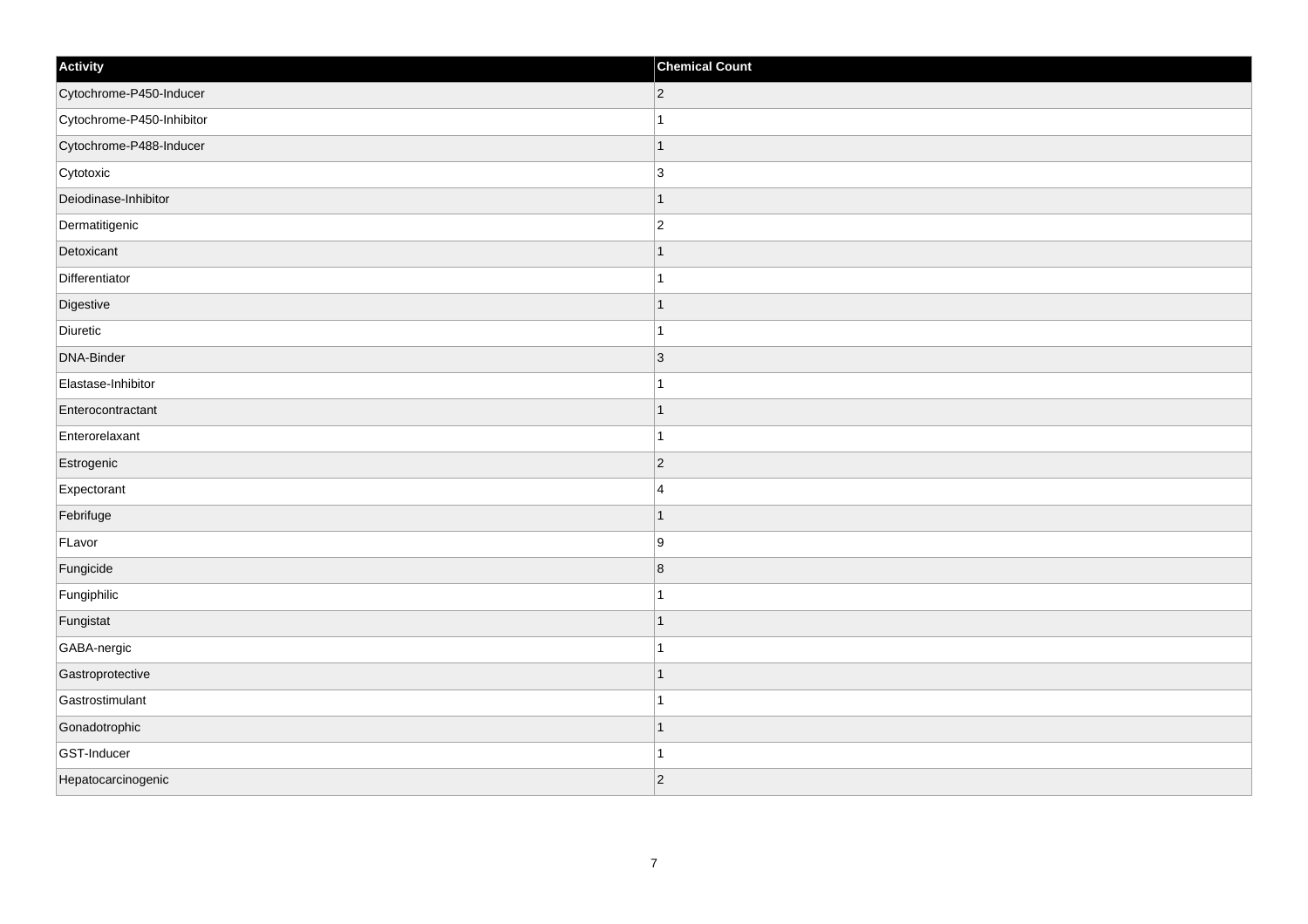| Activity                           | <b>Chemical Count</b> |
|------------------------------------|-----------------------|
| Hepatoprotective                   | $\overline{4}$        |
| Hepatoregenerative                 | $\overline{1}$        |
| Hepatotoxic                        | $\overline{c}$        |
| Herbicide                          | $\overline{5}$        |
| Histaminic                         | $\mathbf{1}$          |
| Hypnotic                           | $\mathbf 1$           |
| Hypocholesterolemic                | $\overline{3}$        |
| Hypoglycemic                       | $\overline{2}$        |
| Hypolipemic                        |                       |
| Hypolipidemic                      | $\mathbf{1}$          |
| Hypotensive                        | $\mathbf 1$           |
| Hypothermic                        | $\overline{4}$        |
| Immunomodulator                    | $\overline{3}$        |
| Immunostimulant                    | $ 2\rangle$           |
| Insecticide                        | 10                    |
| Insectifuge                        | $\bf 8$               |
| Insectiphile                       | 1                     |
| Interleukin-6-Inhibitor            | $\mathbf 1$           |
| Iodothyronine-Deiodinase-Inhibitor | 1                     |
| Irritant                           | 9                     |
| Juvabional                         | $\overline{1}$        |
| Lactagogue                         | $\vert$ 1             |
| Larvicide                          | 3                     |
| Leucocytogenic                     | $ 2\rangle$           |
| Lipolytic                          | $\mathbf{1}$          |
| Lipoxygenase-Inhibitor             | 1                     |
| Litholytic                         | $\overline{1}$        |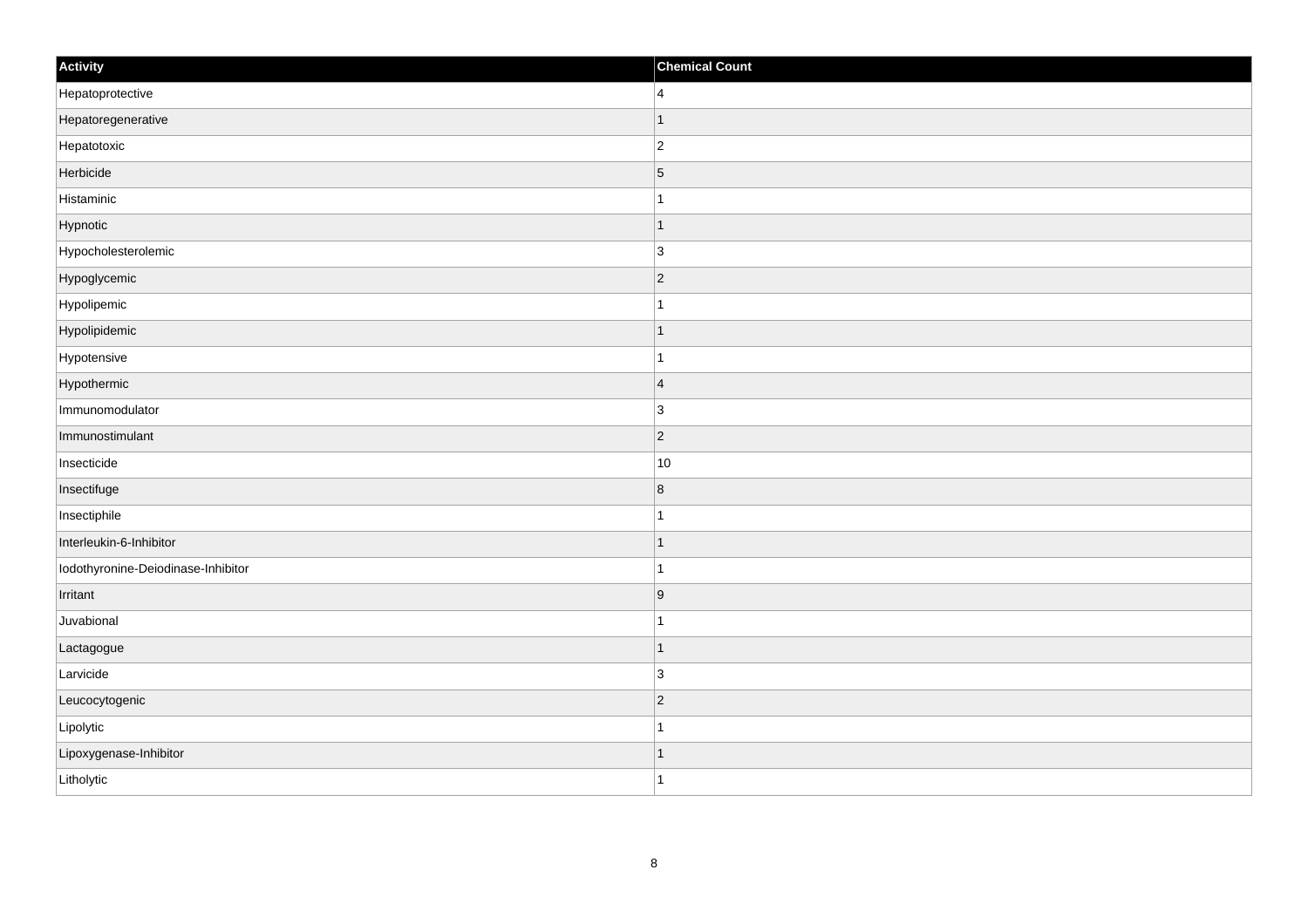| Activity                          | <b>Chemical Count</b> |
|-----------------------------------|-----------------------|
| Mosquitocide                      | $\vert$ 1             |
| Mosquitofuge                      | $\overline{1}$        |
| Motor-Depressant                  | $ 2\rangle$           |
| Mutagenic                         | $\overline{4}$        |
| Myorelaxant                       | $\overline{2}$        |
| Nematicide                        | $6\phantom{.}6$       |
| Nephroprotective                  | $\mathbf 1$           |
| Nephrotoxic                       | $\mathbf{1}$          |
| Neuroprotective                   | $\mathbf 1$           |
| Neurotoxic                        | $\overline{2}$        |
| NF-kB-Inhibitor                   |                       |
| NO-Genic                          |                       |
| Ornithine-Decarboxylase-Inhibitor | $\vert$ 1             |
| Ozone-Scavenger                   | $\mathbf{1}$          |
| P450-2B1-Inhibitor                | $ 2\rangle$           |
| P450-Inducer                      | $\overline{2}$        |
| Pediculicide                      |                       |
| Perfumery                         | 9                     |
| Peristaltic                       | $\mathbf 1$           |
| Pesticide                         | 20                    |
| Phagocytotic                      |                       |
| Pheromone                         | $\mathbf{1}$          |
| Photosensitizer                   | $\mathbf 1$           |
| Piscicide                         | $\overline{2}$        |
| Plasmodicide                      | $\mathbf{1}$          |
| Prooxidant                        | $\mathbf{1}$          |
| Prostaglandin-Synthesis-Inhibitor | $ 2\rangle$           |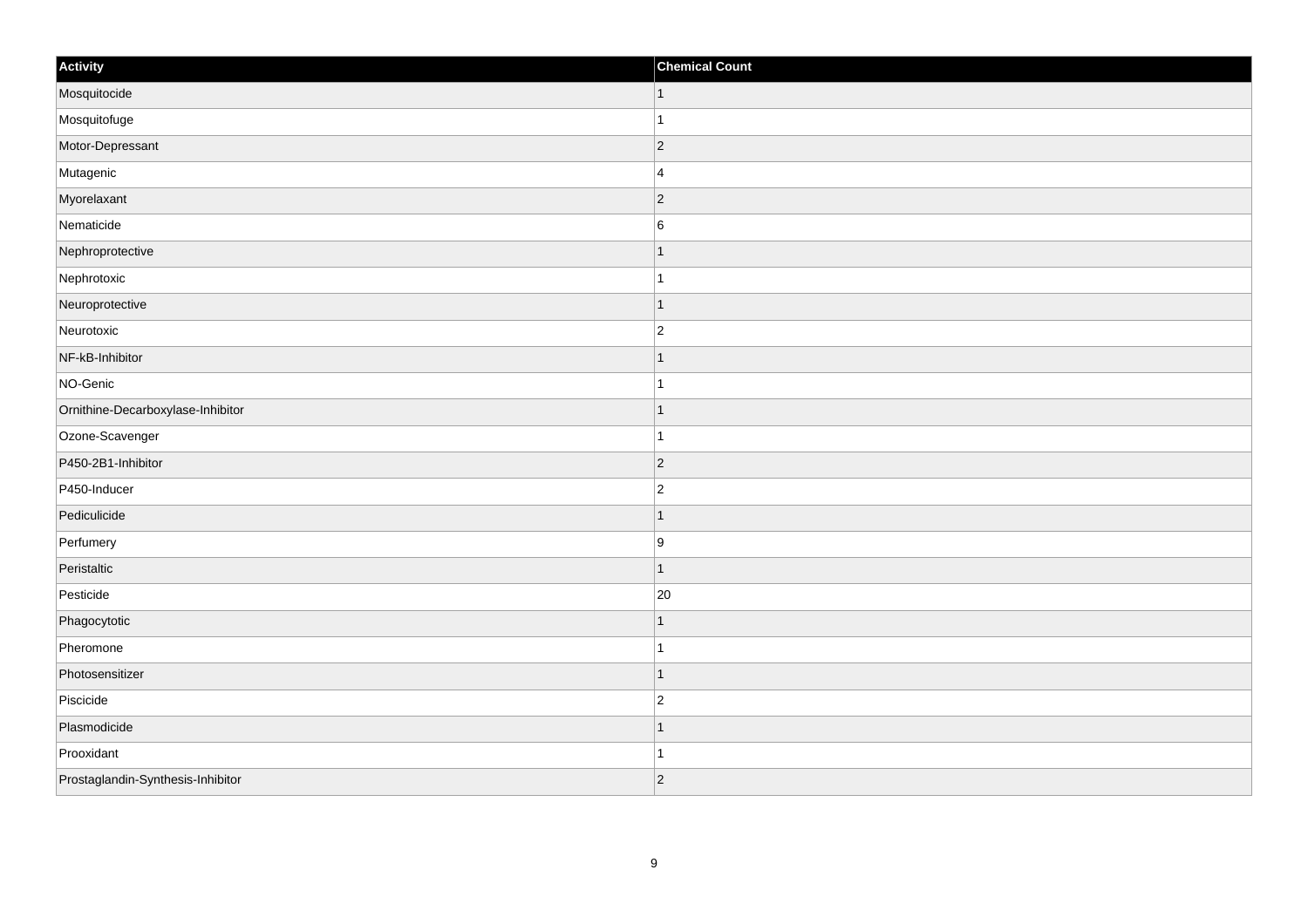| Activity                  | <b>Chemical Count</b> |
|---------------------------|-----------------------|
| Protease-Inhibitor        | $\vert$ 1             |
| Protisticide              | $\mathbf{1}$          |
| Psychoactive              | $\mathbf{1}$          |
| Radioprotective           | $\vert$ 1             |
| Secretogogue              | $\mathbf{1}$          |
| Secretolytic              | $\mathbf{1}$          |
| Sedative                  | $\overline{7}$        |
| Spasmogenic               | $ 2\rangle$           |
| Spermicide                | $\overline{1}$        |
| Sweetener                 | $\vert$ 1             |
| Sympathomimetic           | $\mathbf{1}$          |
| Termiticide               | $\mathbf{1}$          |
| Termitifuge               | $\vert$ 2             |
| Testosterone-Inducer      | $\mathbf{1}$          |
| Topoisomerase-I-Inhibitor | $\mathbf{1}$          |
| Tranquilizer              | $\vert$ 1             |
| Transdermal               | 3                     |
| Tremorigenic              | $\vert$ 1             |
| Trichomonicide            | $\vert$ 2             |
| Trichomonistat            | $\mathbf{1}$          |
| Trypsin-Enhancer          | $\mathbf{1}$          |
| Tumor-Promoter            | $\vert$ 1             |
| Tyrosinase-Inhibitor      | $\mathbf{1}$          |
| Ubiquiot                  | $\vert$ 1             |
| Ulcerogenic               | $ 2\rangle$           |
| Uterotonic                | $\mathbf{1}$          |
| Varroacide                | $\vert$ 1             |